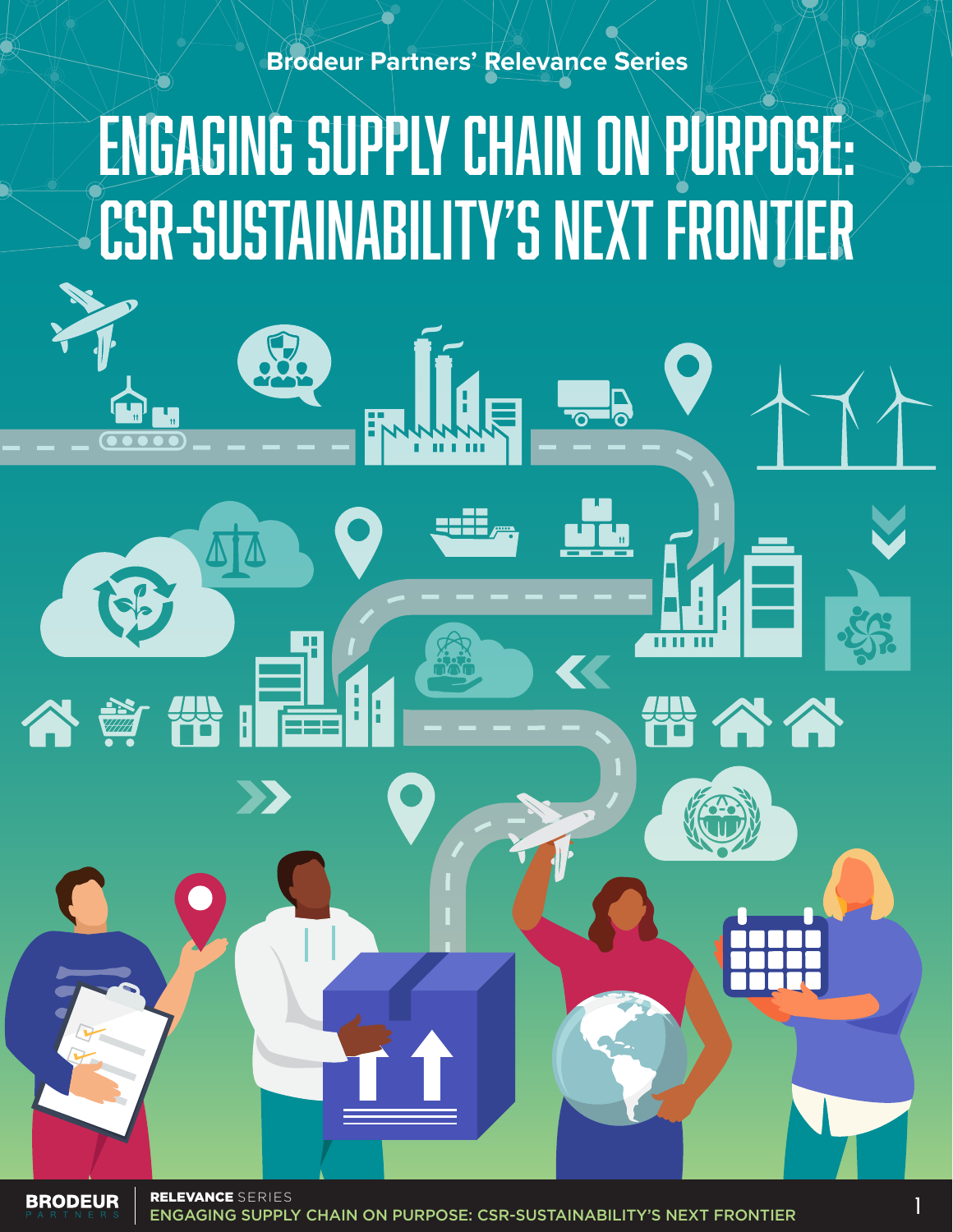

# TABLE OF CONTENTS

- **3 / Overview & Current Sustainability Landscape**
- 4 / Sustainability in Supply Chains
- **5 / Research Findings**
- 11 / Methodology
- 12 / About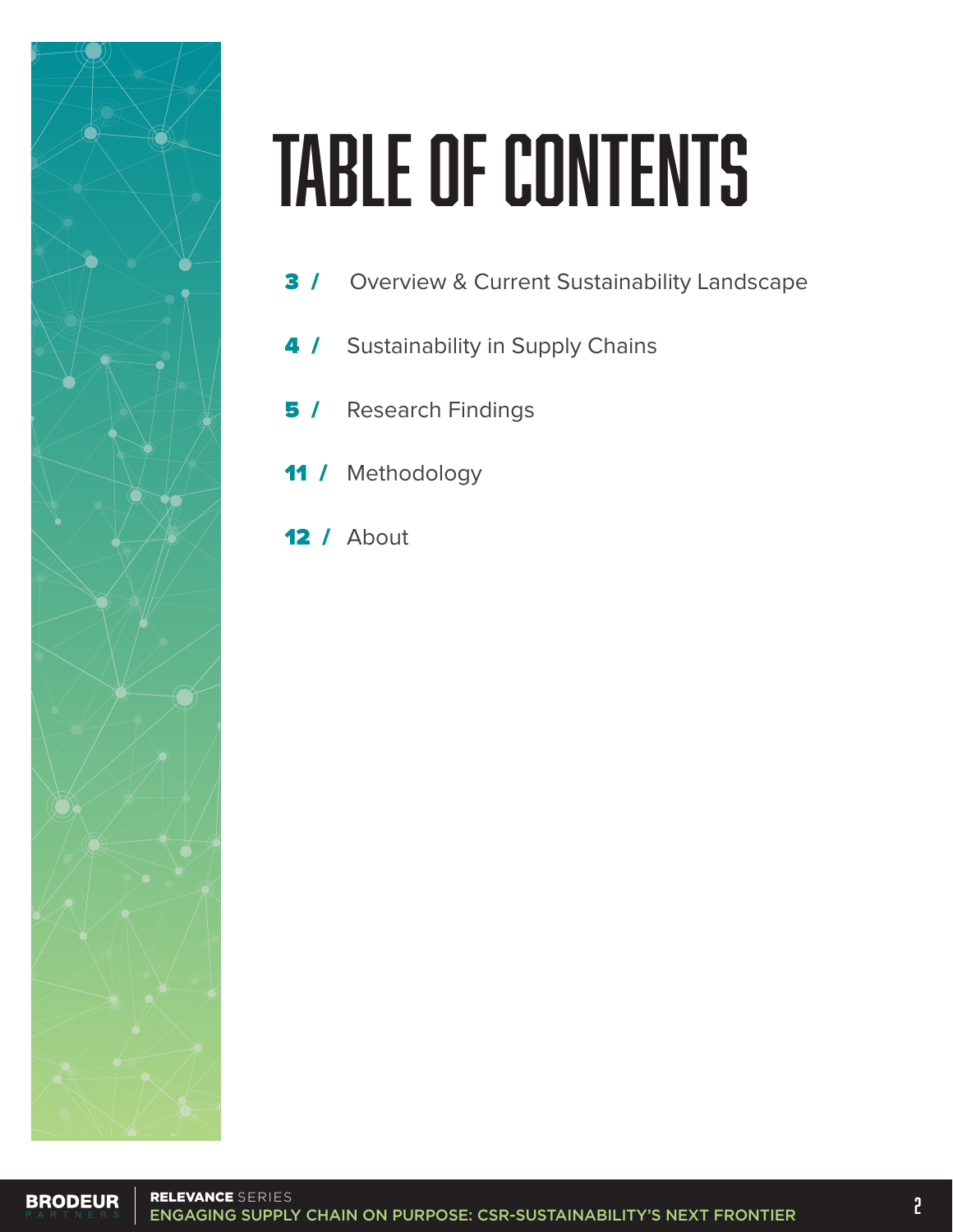## OVERVIEW & CURRENT SUSTAINABILITY LANDSCAPE

**In today's globalized economy, outsourcing business operations doesn't mean outsourcing responsibilities or risks—or that a company's responsibility ends once a product is sold. Leading companies understand that they have a role to play throughout the lifecycle of their products and services.**

Leading companies work with suppliers toward shared commitments as they recognize that suppliers play an important role in achieving their sustainability goals and those of their customers. Some are increasingly giving procurement process preference to suppliers who can help them achieve these goals.

Supply chain sustainability management is key to maintaining the integrity of a brand, ensuring business continuity and managing operational costs. That is why over the past several years, sustainability has been added to the procurement and sourcing criteria for leading companies. However, many companies still do not have a comprehensive understanding of how the supply chain impacts their overall sustainability goals.

## 44

Everyone's doing their best, but if a company can identify problems in its own global supply chain, so can any regulator, whistleblower or advocacy organization. As CSR/sustainability professionals, we must ask ourselves: **Despite our good intentions, are we learning all we can about our supply chain shortcomings? Are we doing all we can to fix them?**

#### **Scott Beaudoin**

Executive Vice President of Social Purpose & Sustainability, Brodeur Partners



#### RELEVANCE SERIES**BRODEUR ELEVANCE** SERIES<br>ENGAGING SUPPLY CHAIN ON PURPOSE: CSR-SUSTAINABILITY'S NEXT FRONTIER **ENGAGING**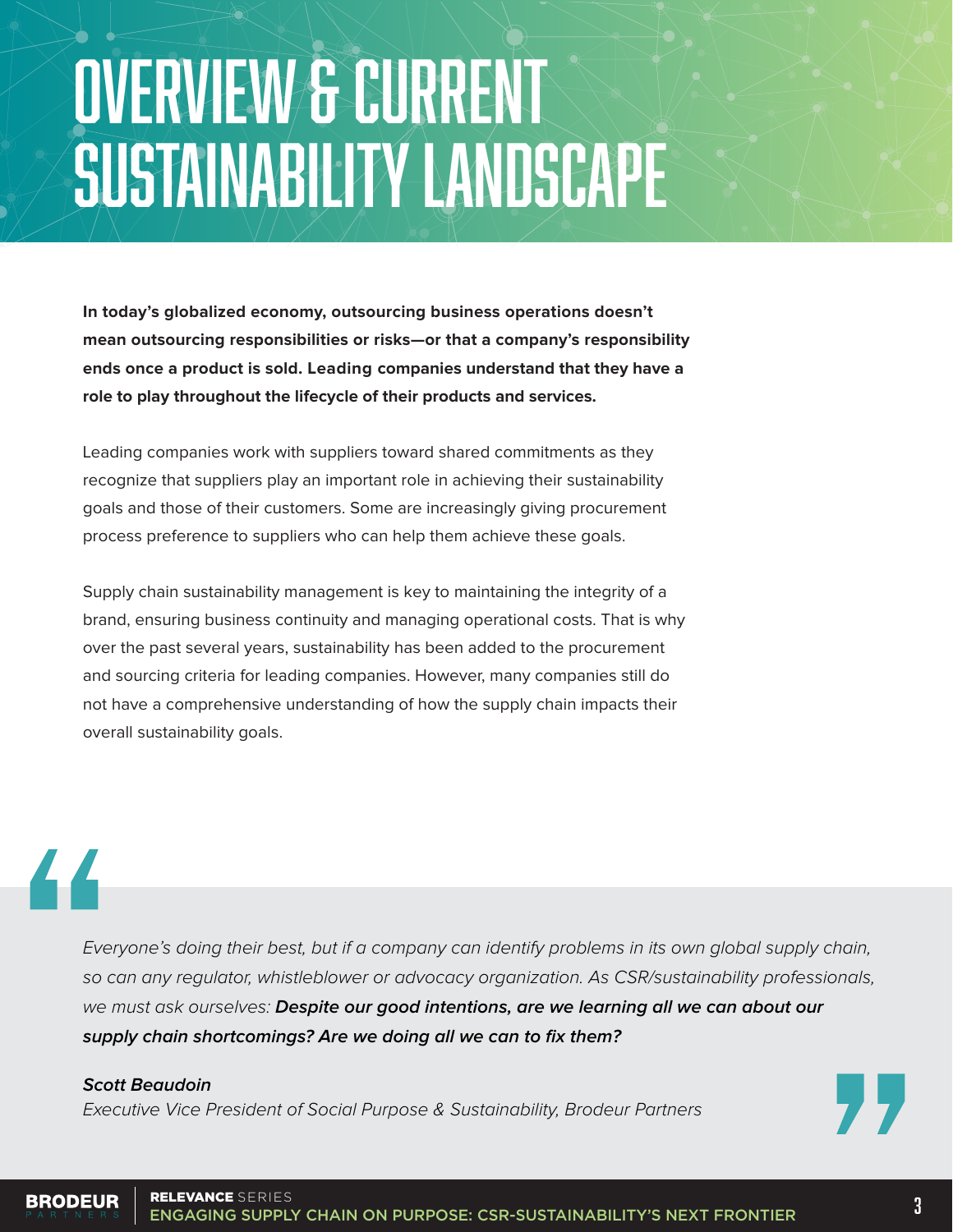## SUSTAINABILITY IN SUPPLY CHAINS

In an era where customers, investors, and the media demand companies demonstrate purpose-driven actions in the workplace and across supply chains, it is more important than ever for companies to track the origin of products and services to stay relevant to their customers and other key stakeholders.

Because suppliers' CSR-Sustainability actions directly affect reputation, companies are increasingly making procurement choices that position their supply chains as ethical, environmentally sustainable, fair and diverse, and transparent.

To support this increased focus on CSR-Sustainability in supply chains, **Brodeur Partners**, supported by a strategic academic partnership with **The City University of New York, Baruch College's Weissman Center for International Business**, conducted a survey among CSR and Sustainability professionals that have insight into their organization's supply chains. In addition to the survey, Brodeur Partners conducted qualitative research among a group of experienced sustainability professionals to provide additional insight to the current landscape of CSR-Sustainability reporting and standards and issues companies face in supply chain partnerships.

The following report provides an overview of five key insights gleaned from research among CSR and Sustainability professionals and quotes from some about the findings.

To be relevant in business today, a company can no longer use CSR/sustainability as a veneer on its brand. Customers want to do business with a company that deeply holds strong values, lives those values, and does everything it can to enforce them around the world. Although values are about much more than business performance, your business performance depends on them.

#### **Andrea Coville**

CEO of Brodeur Partners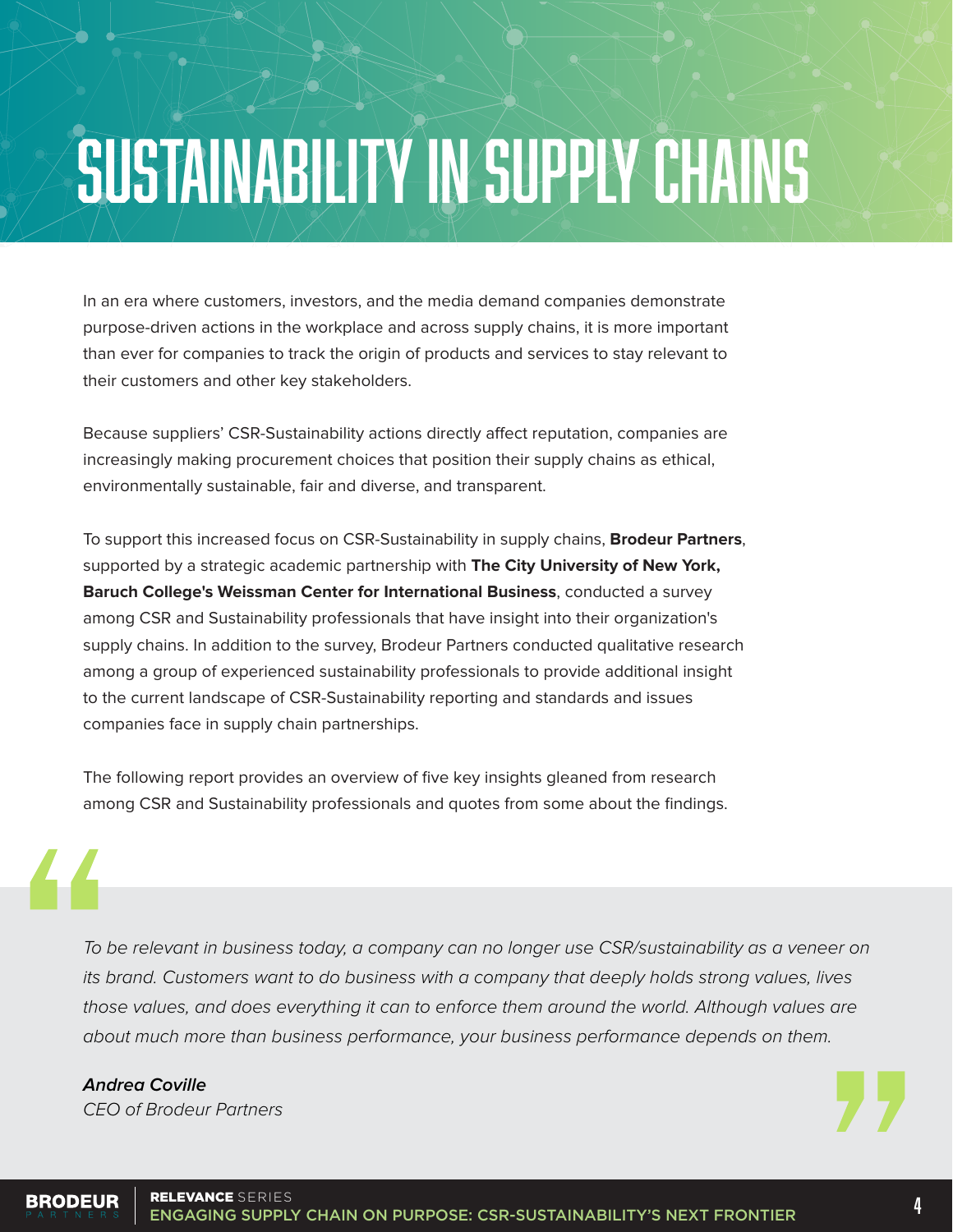## RESEARCH FINDINGS CSR-SUSTAINABILITY REPORTING, STANDARDS & PRIORITIZATION

**CSR - Sustainability leaders are divided on the importance of suppliers' public sustainability reports** 

**Although more than half of companies have supply chain**  standards, only 2 out of 3 say suppliers are compliant and the standards are effective

**Holding your supply chain partners accountable means**<br>**3. working with them to uphold your company values** 

**Human rights are table stakes in standards prioritization** 4.

**Prioritization of supplier diversity & social impact fall**<br>**1.** to the wayside in reporting

RELEVANCE SERIES**BRODEUR** 

**ELEVANCE** SERIES<br>ENGAGING SUPPLY CHAIN ON PURPOSE: CSR-SUSTAINABILITY'S NEXT FRONTIER **ENGAGING**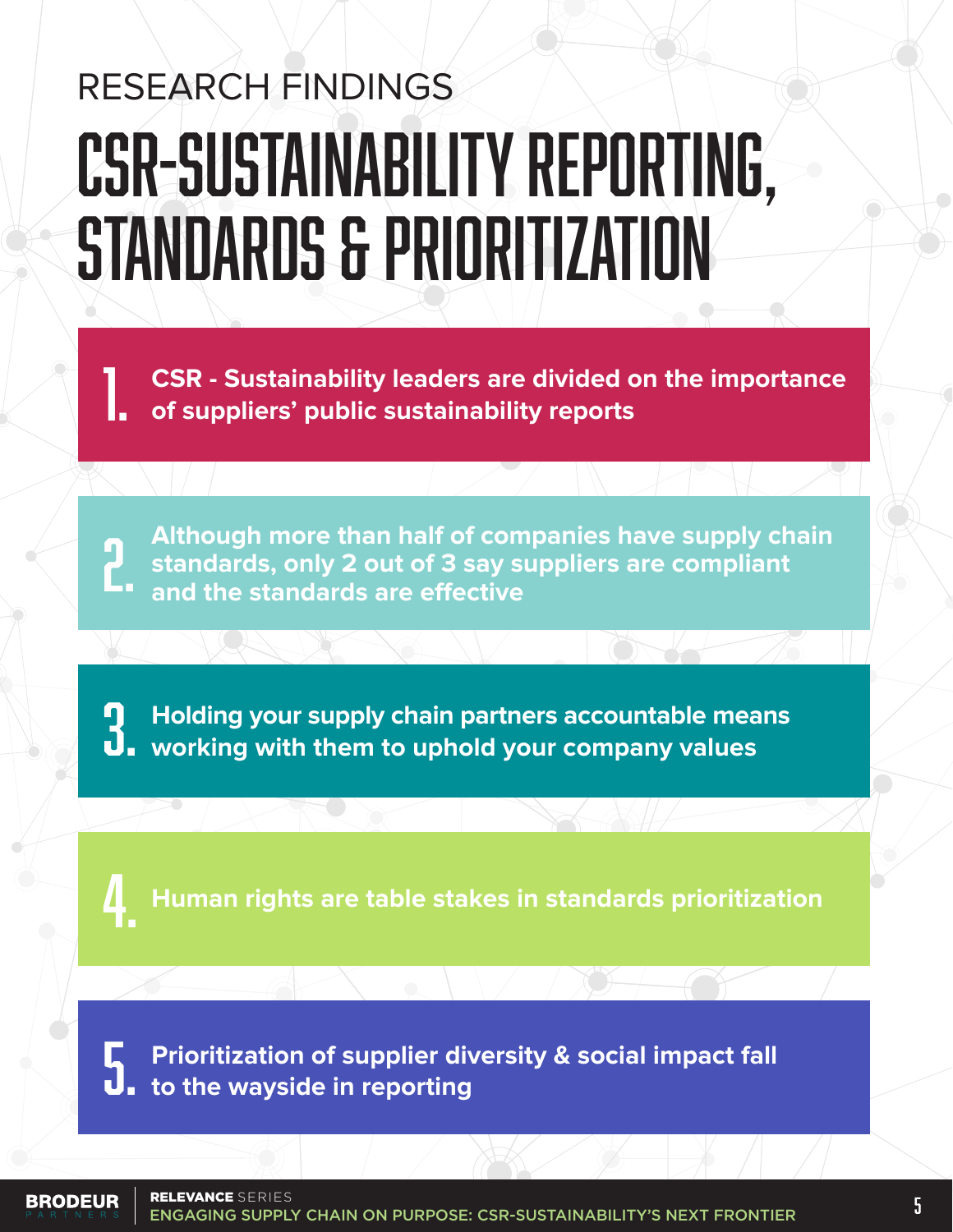### 1. CSR - SUSTAINABILITY LEADERS ARE DIVIDED ON THE IMPORTANCE OF SUPPLIERS' PUBLIC SUSTAINABILITY REPORTS

Data shows that the sustainability community appears to be split on the importance of publicly available reports.

This gap may indicate companies are using sources other than publicly available reports and are shifting their evaluation criteria to gain a better understanding of their prospective partners.

"The importance of public reporting is in part to where the company is at in their sustainability journey. For me, I'm not there yet with the supply chain. I want to know who the supplier is and are they traceable? I care more about who they are and what they're doing."

> "CSR reporting doesn't have a standard structure. Without a standard framework, we might not get the full picture."

#### **Importance of Publicly Available Reports**



"Sometimes with reporting companies tout numbers that aren't relevant to their business operations. It's not meaningful if it's not something your company does."

**BRODEUR** 

**ELLYANCE** SERIES<br>ENGAGING SUPPLY CHAIN ON PURPOSE: CSR-SUSTAINABILITY'S NEXT FRONTIER **ENGAGING** RELEVANCE SERIES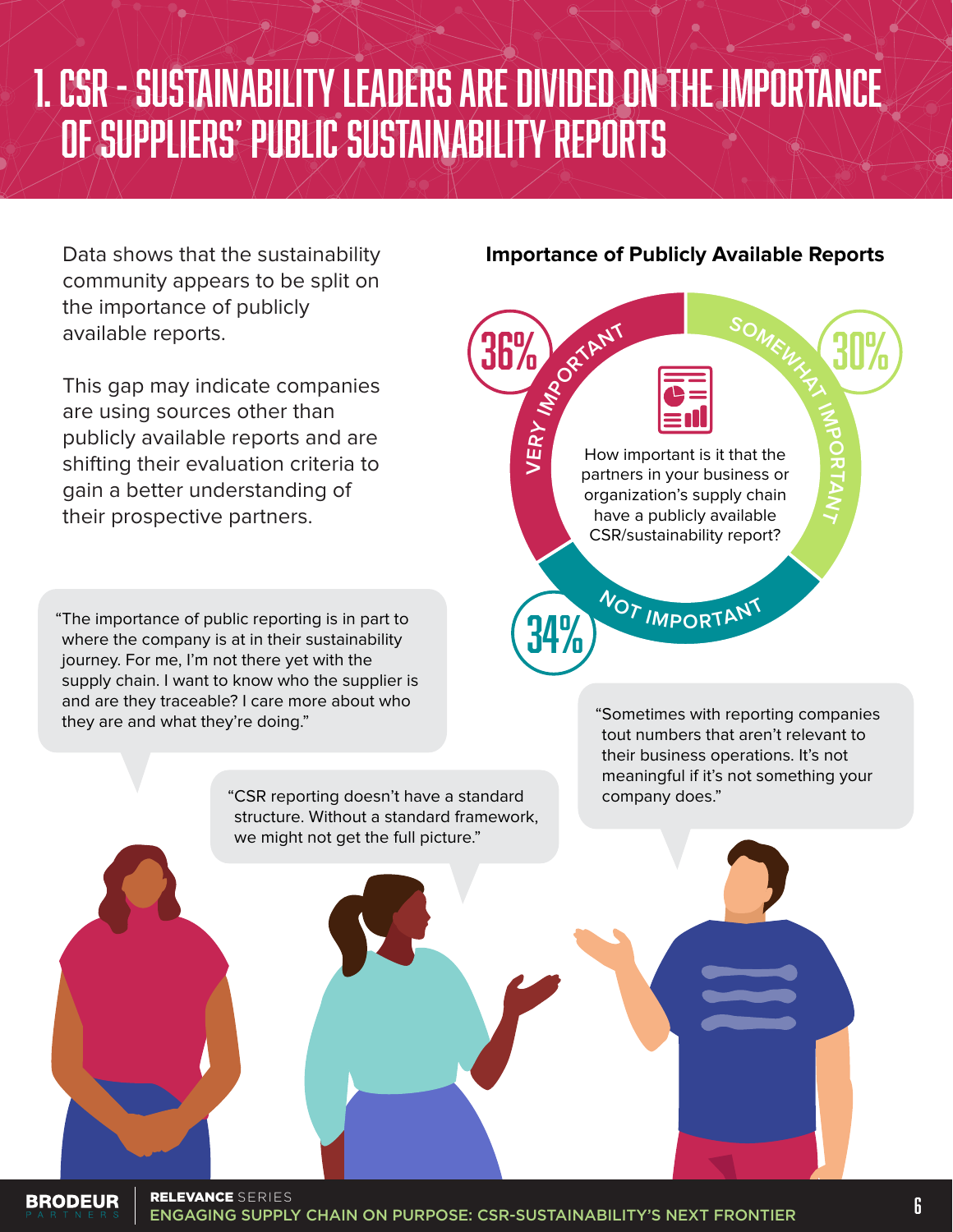### 2. ALTHOUGH MORE THAN HALF OF COMPANIES HAVE SUPPLY CHAIN STANDARDS, ONLY 2 OUT OF 3 SAY SUPPLIERS ARE COMPLIANT AND THE STANDARDS ARE EFFECTIVE

#### **Companies with Formal CSR-Sustainability Standards**

Just over half have formal sustainability standards for their supply chain partners. But only two-thirds say their standards are effective and estimate about two-thirds of suppliers are meeting those standards.

As a result of Covid-19, it is no secret supply chains have been put under a microscope to ensure delivery of essential products. As result, the pandemic has shed light on many vulnerabilities within the supply chain.



**BRODEUR** 

Think their company's CSR-**Sustainability** 

67%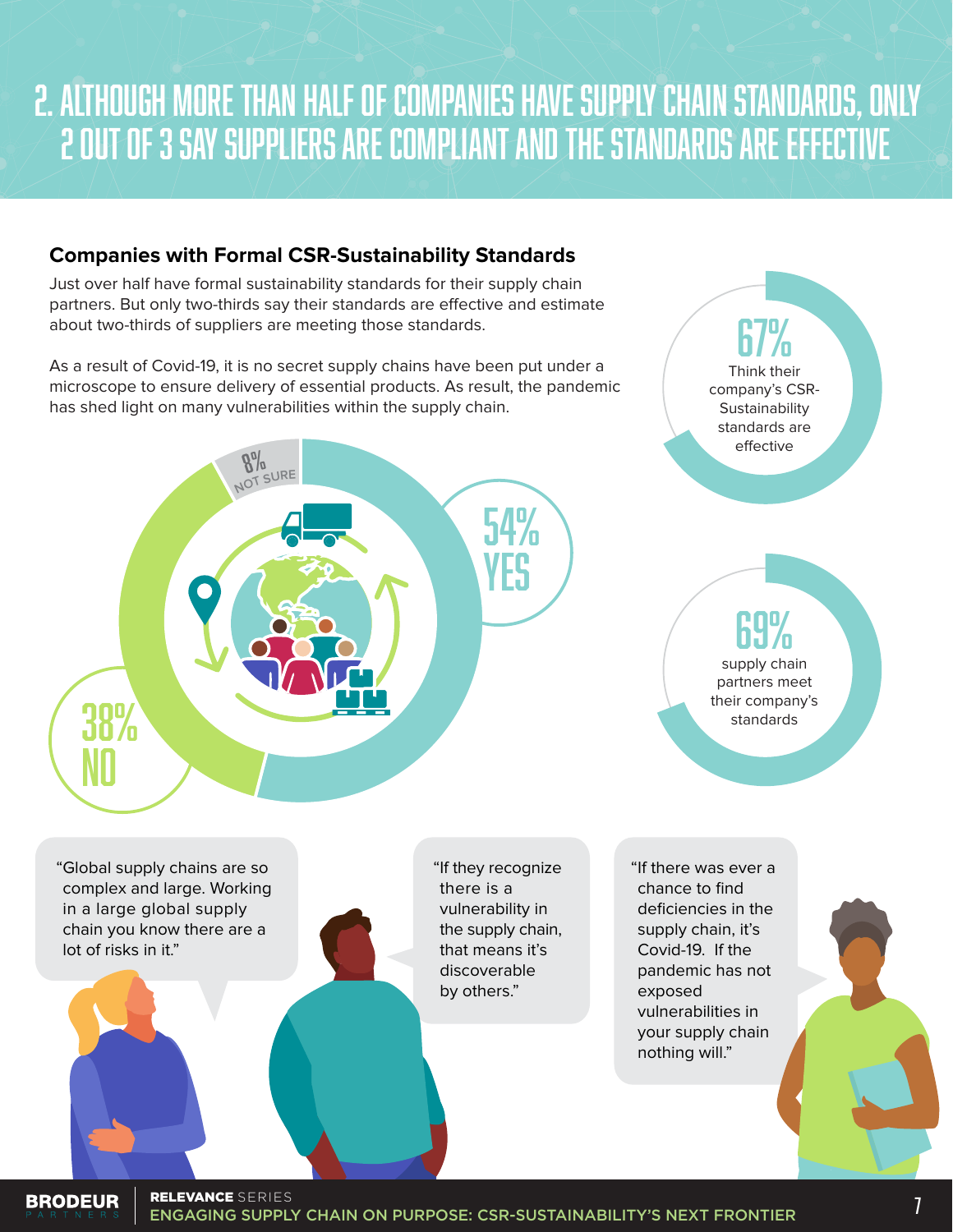### 3. HOLDING YOUR SUPPLY CHAIN PARTNERS ACCOUNTABLE MEANS WORKING WITH THEM TO UPHOLD YOUR COMPANY VALUES

**In today's world, it's not enough to just say your company is rooted in purpose and values – those values must be embedded in the full value chain.** To ensure your company values are embraced throughout the value chain, CSR-Sustainability professionals have two prominent points of views:

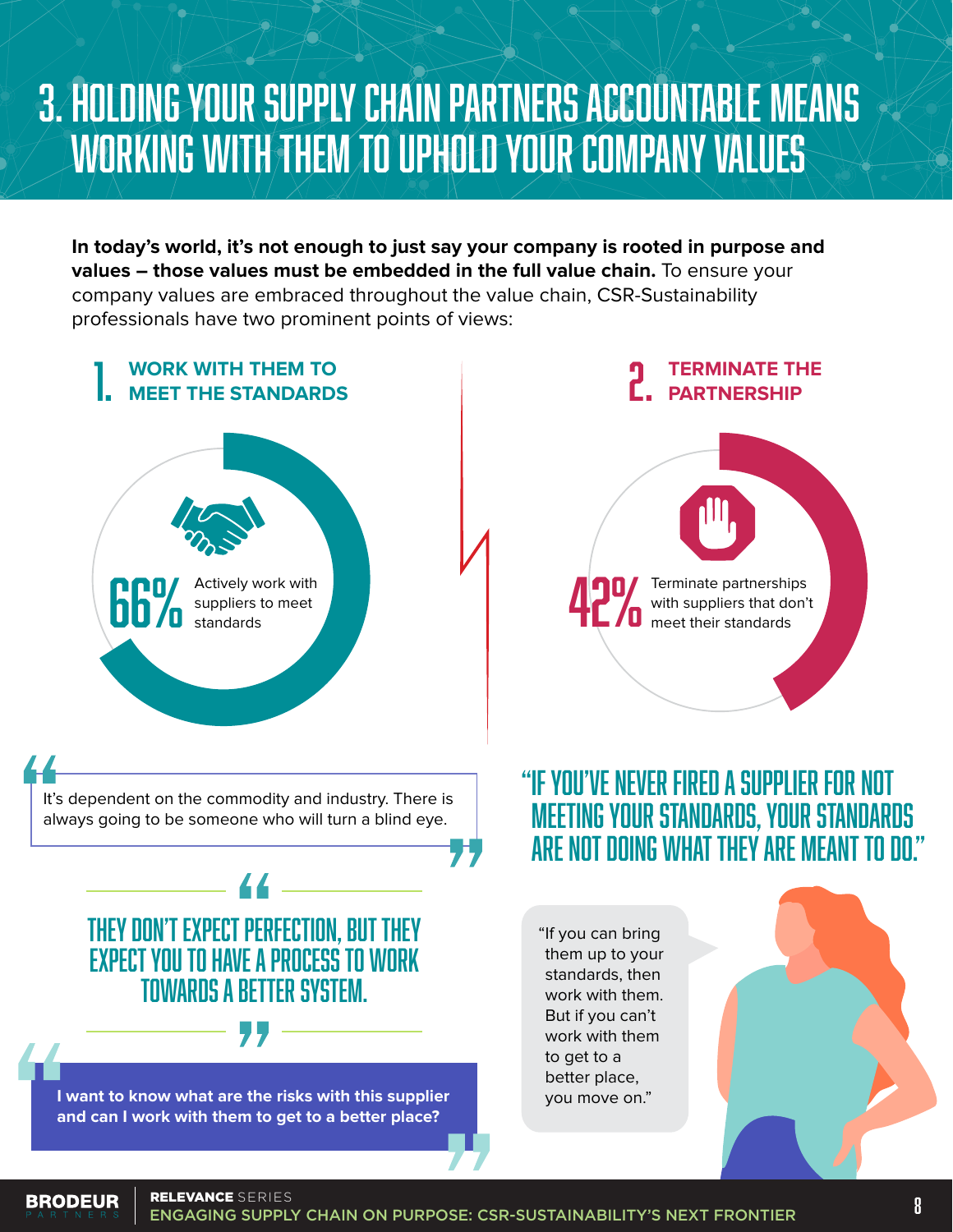### 4. HUMAN RIGHTS ARE TABLE STAKES IN STANDARDS PRIORITIZATION

Among standards tested, labor, corruption and human rights issues are considered the most important standards for suppliers to meet and approximately two-thirds said their suppliers were doing a good job in those areas.

The prioritization of these areas is not surprising as most codes of conducts and standards focus on the treatment of people – including labor and human rights.

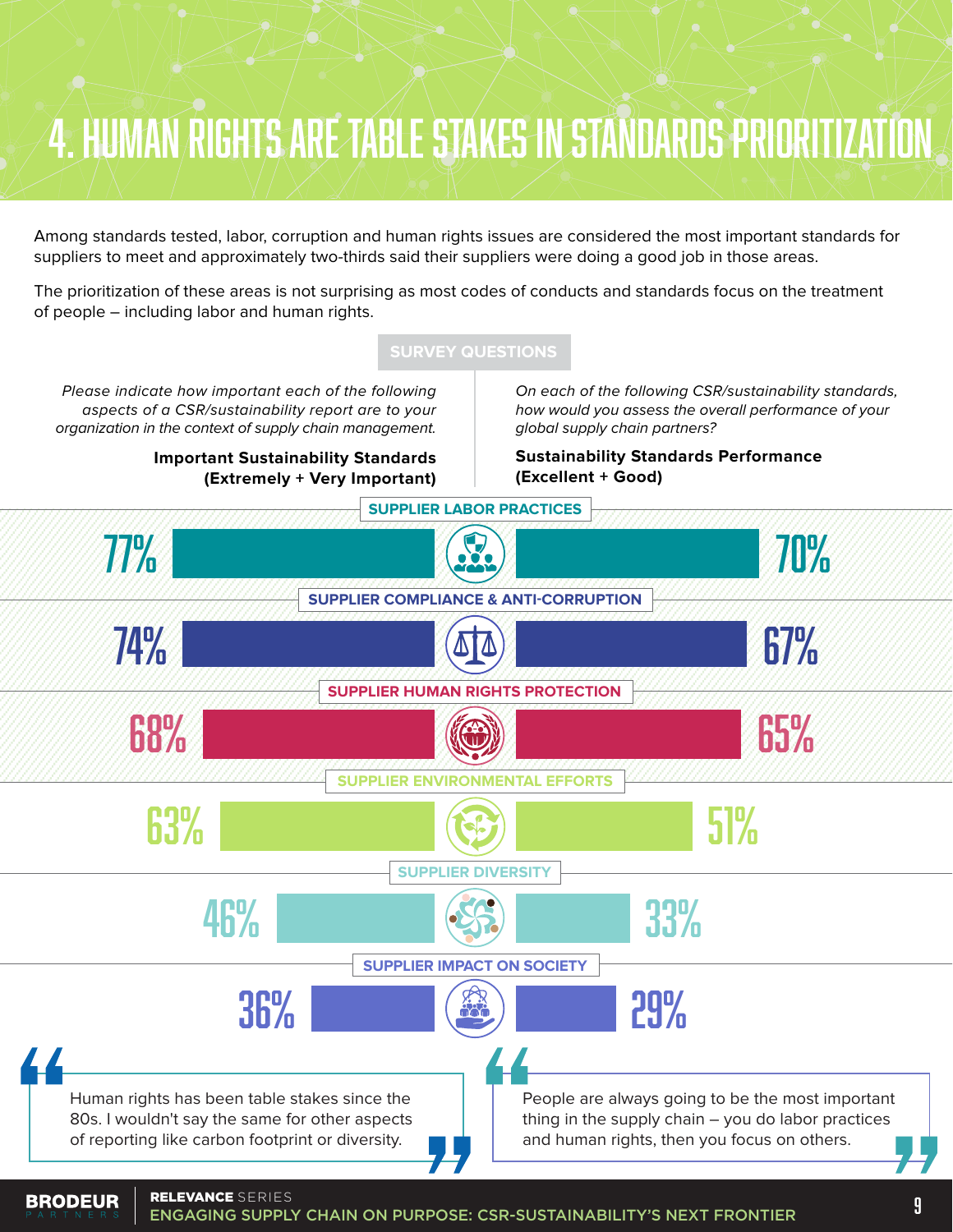### 5. PRIORITIZATION OF SUPPLIER DIVERSITY & SOCIAL IMPACT FALL TO THE WAYSIDE IN REPORTING

While diversity and the impact companies are making on society are important pillars in purpose-driven organizations, fewer CSR-Sustainability professionals say they are important to their organizations standards reporting.

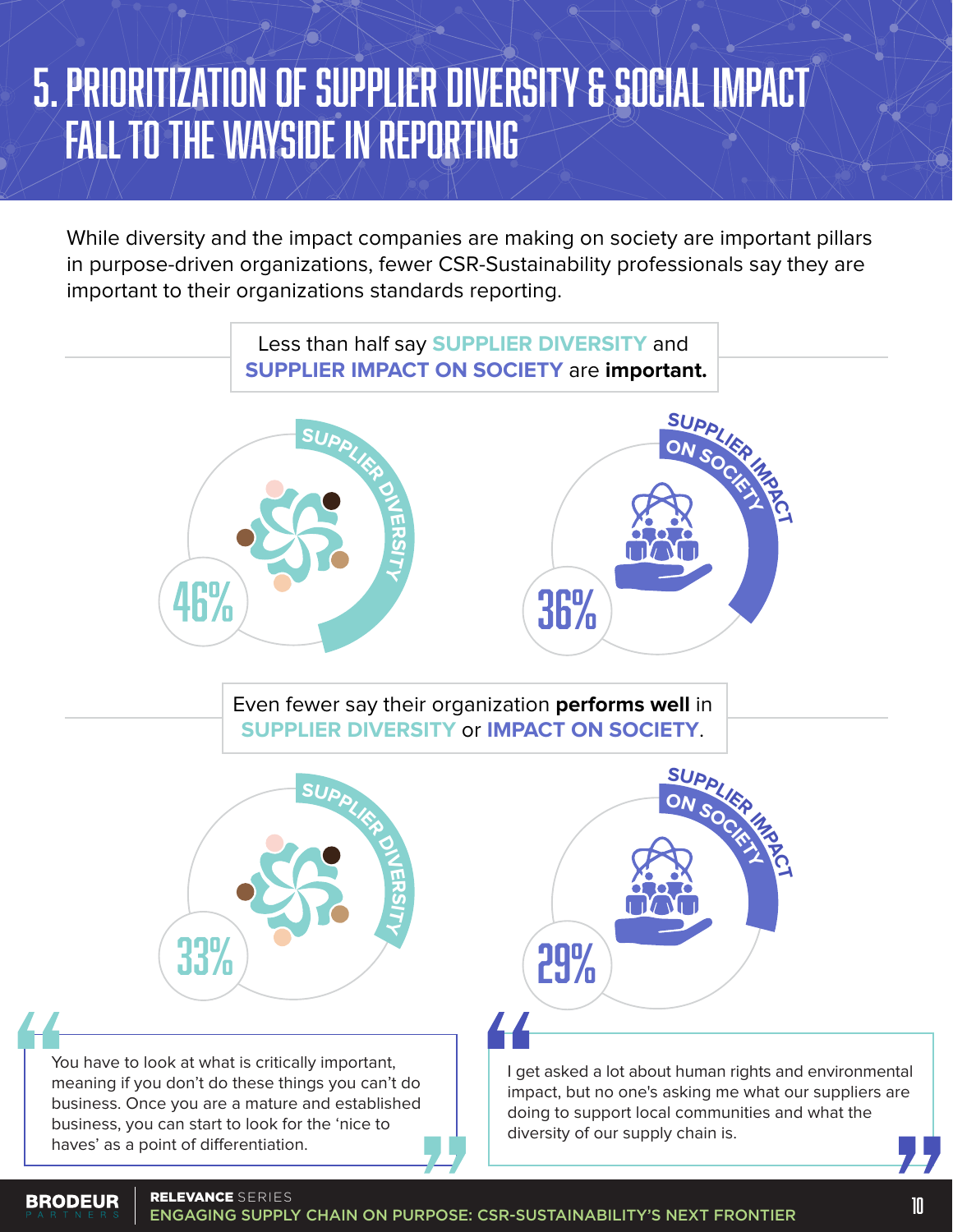# **METHODOLOGY**

To better understand the current landscape of CSR-Sustainability reporting and standards and issues companies face in supply chain partnerships, **Brodeur Partners,** supported by a strategic academic partnership with **The City University of New York, Baruch College's Weissman Center for International Business,** conducted a survey among corporate CSR and Sustainability professionals that have insight to their organization's supply chains.

The survey was fielded from May 26 to July 15, 2020 among n=111 corporate CSR and Sustainability professionals that represent 111 organizations across various industries and sectors. Survey participants were sourced from a propriety list of CSR-Sustainability professionals.

In addition to the survey, **Brodeur Partners** collected qualitative feedback from a group of experienced sustainability professionals to provide additional insight to the current CSR and sustainability landscape.